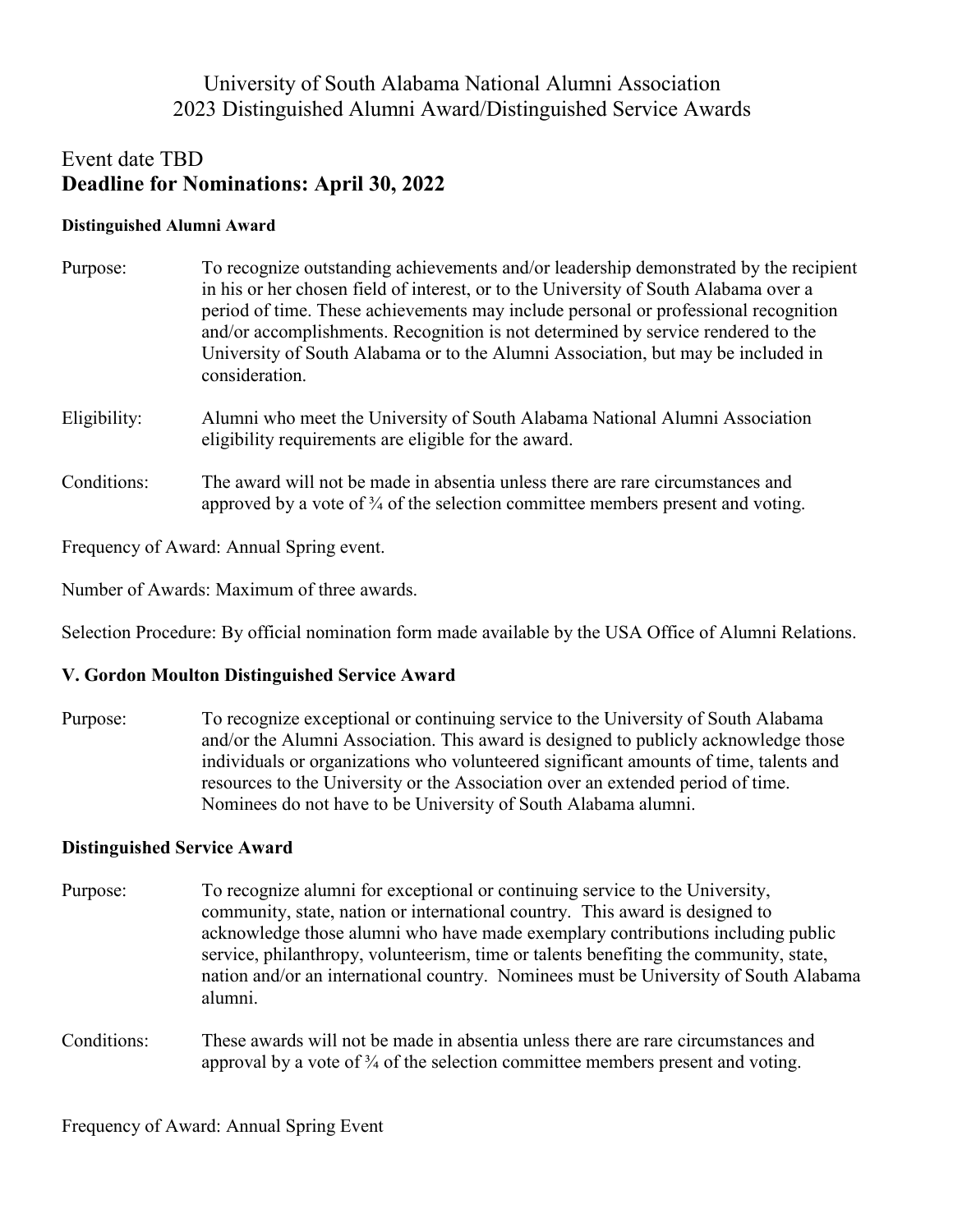Number of Awards: Maximum of two service awards.

Selection Procedure: By official nomination form made available by the USA Office of Alumni Relations.

## **William J. "Happy" Fulford Inspirational Achievement Award**

- Purpose: The USA Inspirational Achievement Award is presented to current or former faculty or staff who have demonstrated outstanding loyalty and service to the University of South Alabama through outstanding leadership in higher education. This award is designed to recognize faculty and/or staff who have demonstrated outstanding loyalty and support to the University of South Alabama; have made significant professional impact beyond their assigned job duties or have contributed significantly to the USA community through publications and/or research and who exemplify personal integrity and stature. Nominees must be University employees, current or former, who have served the University of South Alabama for a minimum of ten (10) years.
- Conditions: The award will not be made in absentia unless there are rare circumstances and approved by a vote of  $\frac{3}{4}$  of the selection committee members present and voting.

Frequency of Award: Annual Spring Event

Number of Awards: Maximum of one award.

Selection Procedure: By official nomination form made available by the USA Office of Alumni Relations.

### **USA Community Partner Award**

- Purpose: The USA Community Partner Award is presented to an individual or corporate/nonprofit entity that has devoted themselves to building a stronger Gulf Coast community, and therefore, strengthening the impact of the University of South Alabama. This award is designed to recognize outstanding loyalty and support to the University of South Alabama and/or the Gulf Coast community; exemplary personal integrity and stature, such that the faculty, staff, students and alumni of the University will take pride in, and be inspired by, the recognition; contribution to the University and the community at large
- Conditions: The award will not be made in absentia unless there are rare circumstances and approved by a vote of  $\frac{3}{4}$  of the selection committee members present and voting.

Frequency of Award: Annual Spring Event

Number of Awards: Maximum of one award.

Selection Procedure: By official nomination form made available by the USA Office of Alumni Relations.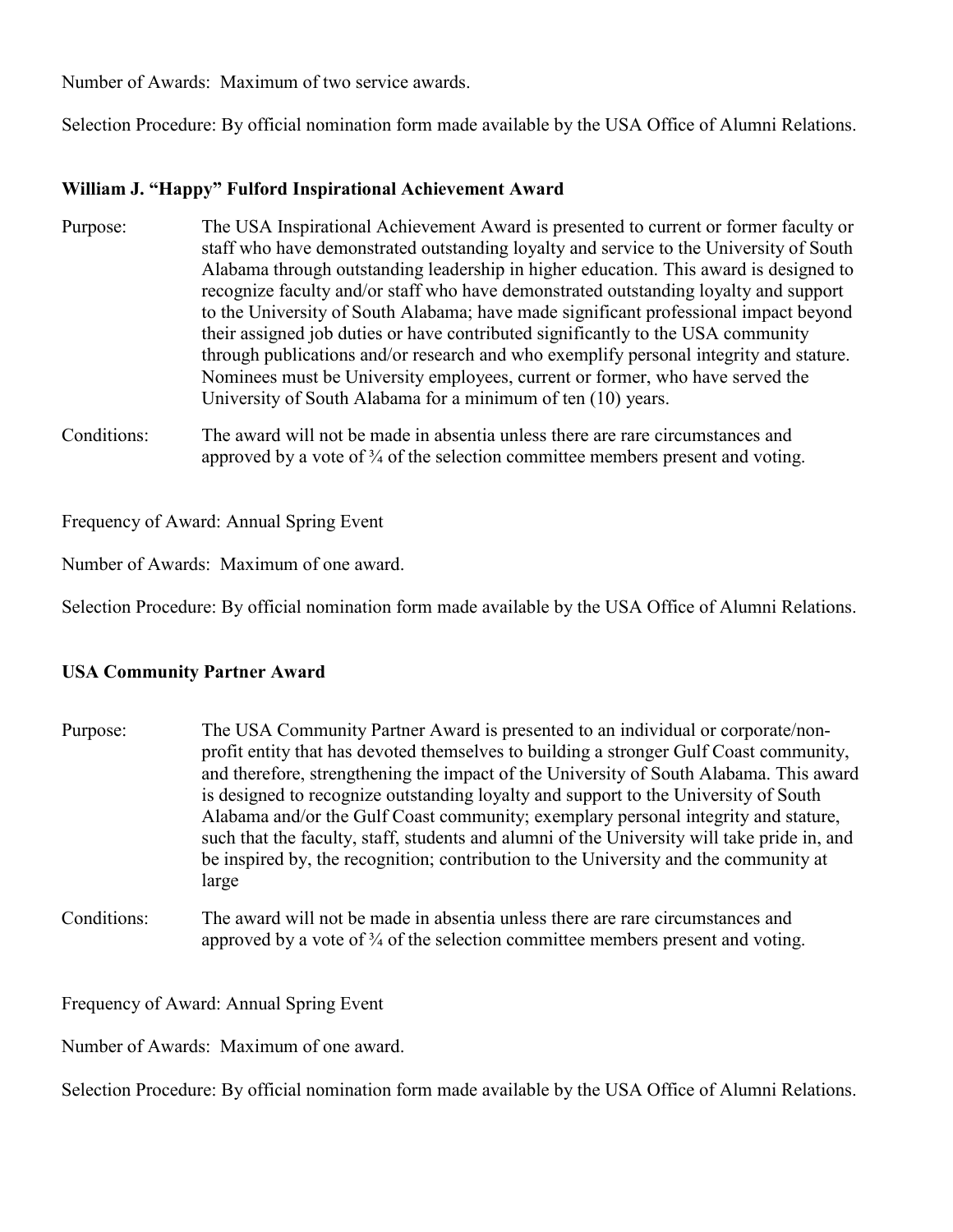## **Selection Procedure:**

The Awards Selection Committee is a standing committee of the USA National Alumni Association. Vacancies are filled by appointment of the President of the National Association Board. The membership consists of:

USA National Alumni Association vice president shall serve as chair of this committee;

Executive director, and two board members-at-large appointed by National Association president;

USA College of Medicine Alumni Association president;

One past Distinguished Alumni Award or Service Award recipient; and

USA dean appointed by the University President.

## **Nomination**

Nominations may be made by any person and will be submitted to the Office of Alumni Relations on an official nomination form**.** The responsibility for completing nomination materials lies with the nominator(s). However, the Office of Alumni Relations can assist with specific requests for specific information to be added to the nomination.

Nominators determine whether to inform a potential candidate of his or her consideration. The Office of Alumni Relations will make no effort to inform candidates of their candidacy, nor to inform candidates of their failure to be selected for the award.

All nominations received in the Office of Alumni Relations will remain on file for three years. Renomination is accepted and encouraged. It is strongly urged to submit supplemental and updated information when re-nominating a candidate who has previously been nominated.

In addition, the Alumni Relations Office staff will solicit names of individuals to be considered for nomination and will retain nomination forms in the office files.

\*\*Note: **All Distinguished Alumni Award nominees must meet the normal membership requirements of the University of South Alabama National Alumni Association.** Membership categories are: Any person who: (1) has received an academic or honorary degree from the University, (2) was an enrolled student at the University and successfully completed not less than 36 quarter hours or 26 semester hours of academic work at the University, or (3) received certification for completion of a non-degree academic or professional program offered by the University, shall be eligible to be an alumnus member of the Association. Any person who: (1) has received an academic degree from the University shall be an alumni member of the Association in good standing for the twelve (12) month period of time following said alumni member's graduation from the University and shall not be required to pay membership dues to the Association during said twelve (12) month period of time.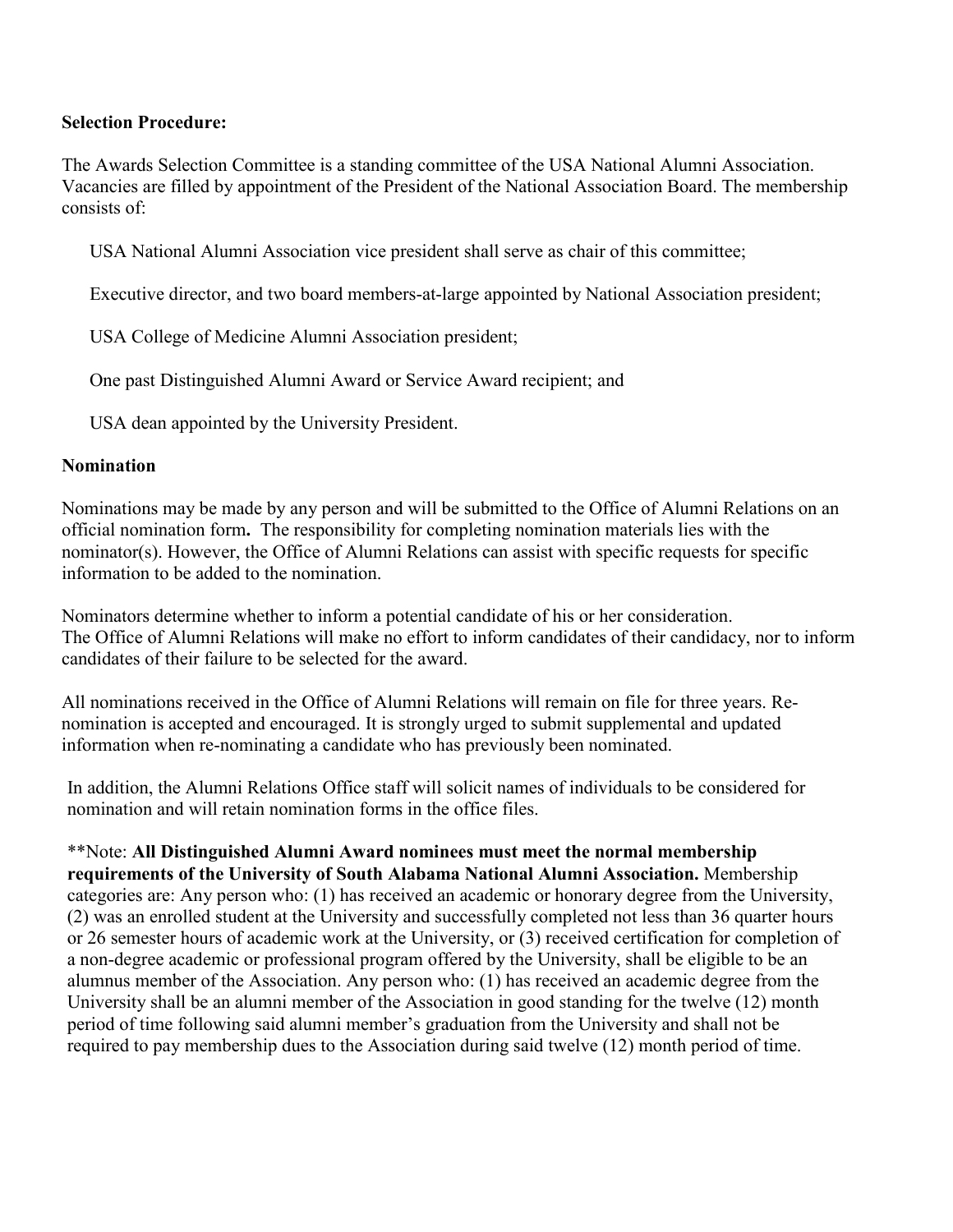Any person who: (1) is nominated by two (2) or more alumni members in good standing to be an associate member of the Association, which nomination is approved by two-thirds (2/3s) of the members of the Association's Board of Directors; and (2) not an undergraduate student enrolled in the University, shall be eligible to be an associate member of the Association. Any person who: (1) is not eligible for alumni or associate membership in the Association; (2) is not an undergraduate student at the University; (3) has made extraordinary contributions benefiting the Association or furthering the objectives of the Association; are worthy of special recognition, shall be eligible to be an honorary member of the Association; and (4) is nominated by two (2) or more alumni members in good standing to be an honorary member of the Association, which nomination is approved by two-thirds (2/3s) of the members of the Association's Board of Directors, shall be eligible to be an honorary member of the Association. An alumnus or associate member of the Association shall be a member in good standing if he is a then-current dues paying member of the Association and is current on all financial obligations owed to the Association.

#### 02/15/06

Revised 11/17/2011 Revised 3/11/2014 Revised 11/15/2018 Revised 6/7/2019 Revised 11/1/2021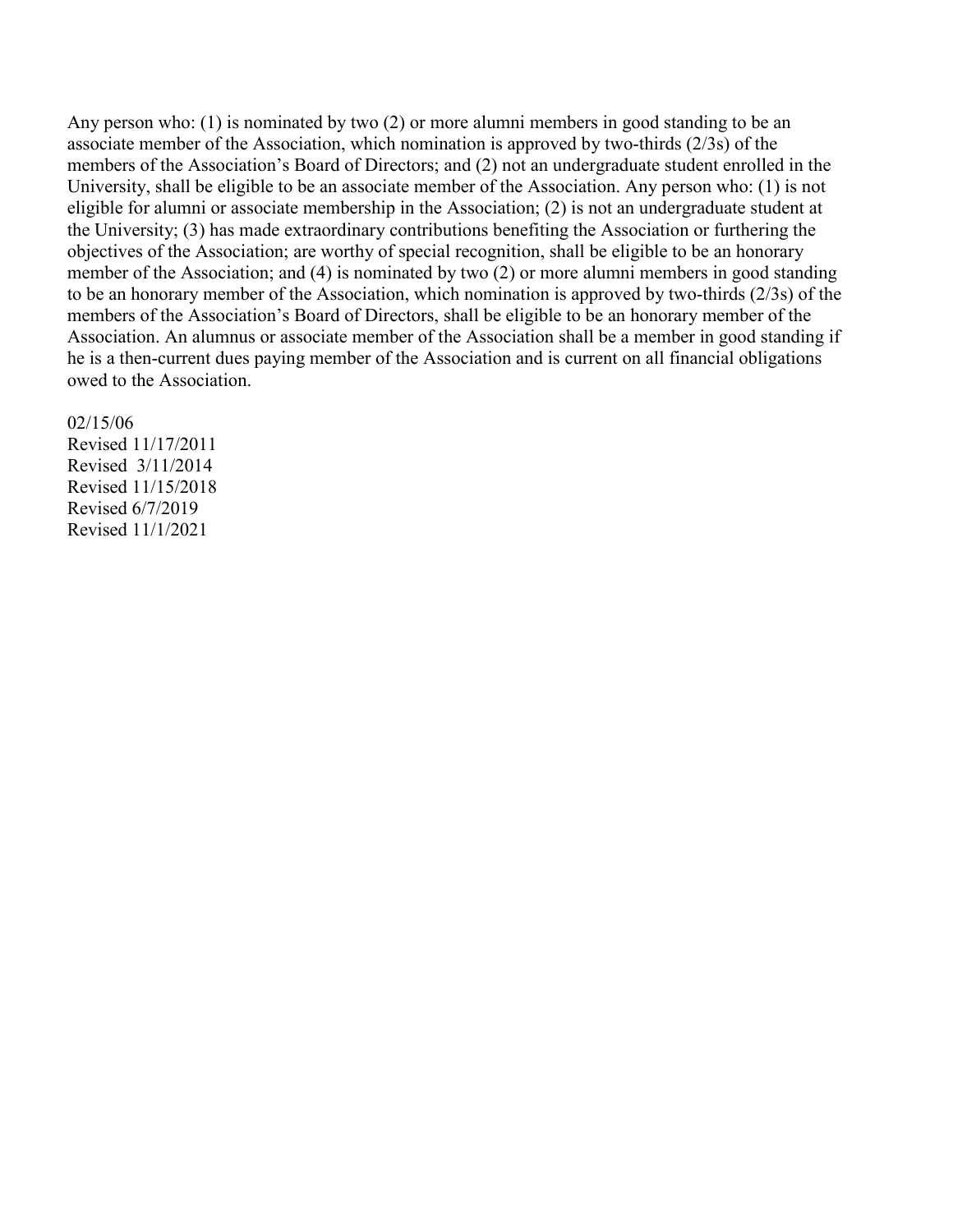## **University of South Alabama National Alumni Association 2021 Distinguished Alumni/Distinguished Service Awards Nomination Form Deadline for nominations: April 30, 2022**

Please complete the nomination form as thoroughly as possible. Additional pages may be added if the space provided is insufficient.

## **For Nominees for Distinguished Alumni Award:**

To recognize outstanding achievements and/or leadership demonstrated by the recipient in his or her chosen field of interest, or to the University of South Alabama over a period of time. These achievements may include personal or professional recognition and/or accomplishments. Recognition is not determined by service rendered to the University of South Alabama or to the Alumni Association, but may be included in consideration. Nominee must meet Association eligibility requirements list on last page of the nomination form.

## **For Nominees for V. Gordon Moulton Distinguished Service Award:**

To recognize exceptional or continuing service to the University of South Alabama and/or the Alumni Association. This award is designed to publicly acknowledge those who volunteered significant amounts of time, talents and resources to the University or the Association. Recipient does not have to be a University of South Alabama graduate

## **For Nominees for Distinguished Service Award:**

To recognize alumni for exceptional or continuing service to the University, community, state, nation or international country. This award is designed to acknowledge those alumni who have made exemplary contributions including public service, philanthropy, volunteerism, time or talents benefiting the community, state, nation and/or an international country. Nominees must be University of South Alabama alumni.

## **For Nominees for William J. "Happy" Fulford Inspirational Achievement Award:**

The USA Inspirational Achievement Award is presented to current or former faculty or staff who have demonstrated outstanding loyalty and service to the University of South Alabama through outstanding leadership in higher education. This award is designed to recognize faculty and/or staff who have demonstrated outstanding loyalty and support to the University of South Alabama; have made significant professional impact beyond their assigned job duties or have contributed significantly to the USA community through publications and/or research and who exemplify personal integrity and stature. Nominees must be University employees, current or former, who have served the University of South Alabama for a minimum of ten (10) years.

## **For Nominees for USA Community Partner Award:**

The USA Community Partner Award is presented to an individual or corporate/non-profit entity that has devoted themselves to building a stronger Gulf Coast community, and therefore, strengthening the impact of the University of South Alabama. This award is designed to recognize outstanding loyalty and support to the University of South Alabama and/or the Gulf Coast community; exemplary personal integrity and stature, such that the faculty, staff, students and alumni of the University will take pride in, and be inspired by, the recognition; contribution to the University and the community at large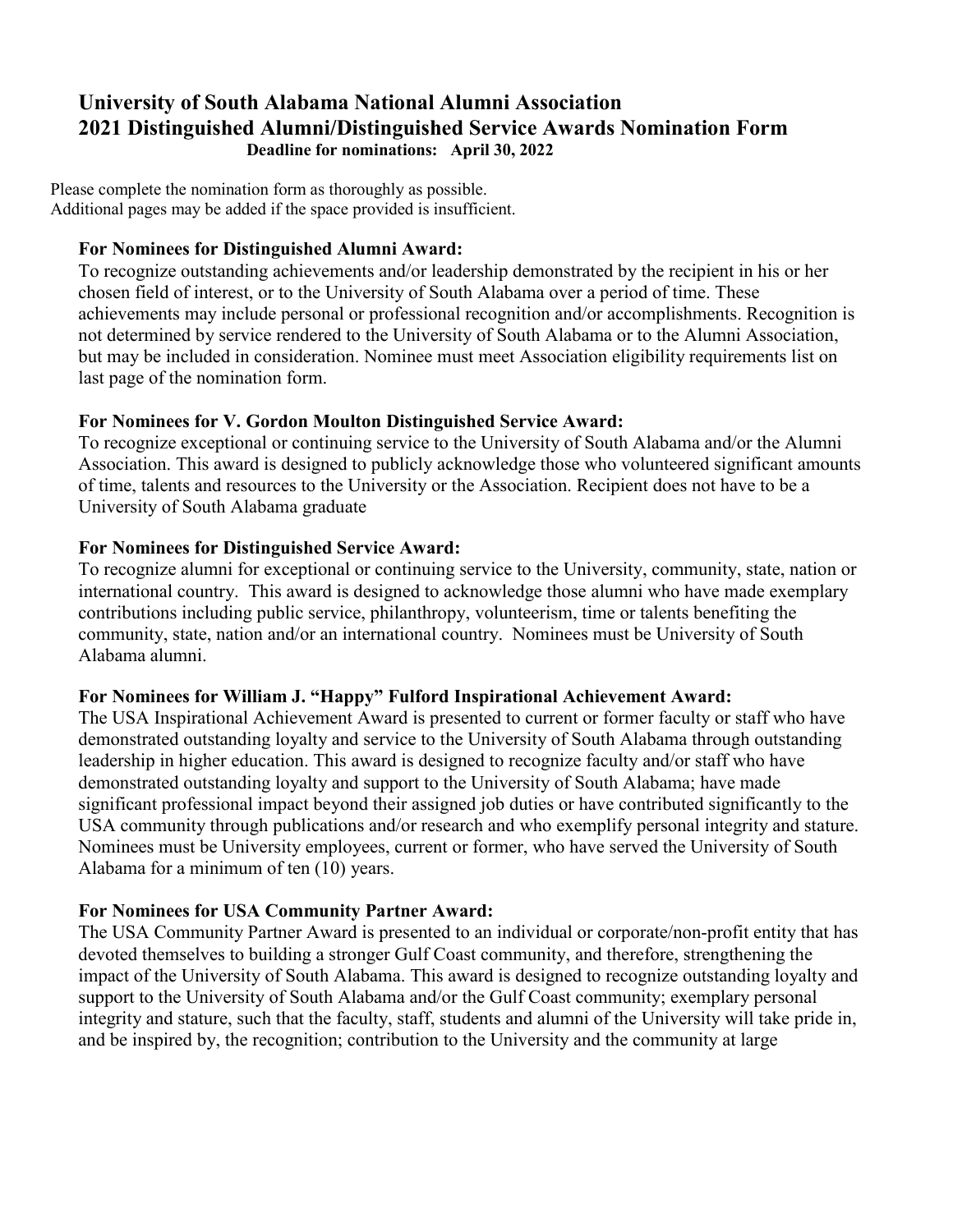| $\Box$ Distinguished Alumni Award | $\Box$ V. Gordon Moulton Distinguished Service Award |
|-----------------------------------|------------------------------------------------------|
|                                   |                                                      |

□ **Distinguished Service Award** □ **Inspirational Achievement Award**

□ **USA Community Partner Award**

### **I. Nominee's Personal Data**

| Address                                       |                  |
|-----------------------------------------------|------------------|
|                                               |                  |
|                                               |                  |
|                                               |                  |
|                                               |                  |
|                                               |                  |
| Business Phone                                |                  |
|                                               |                  |
| Is spouse USA alumna/us? $\Box$ Yes $\Box$ No | If yes, class of |
|                                               |                  |
|                                               |                  |
|                                               |                  |
|                                               |                  |

#### **B. Required Nominations Materials**

- 1. Completed official Nomination Form.
- 2. Letters of Support (Minimum of Three-One may be from the person making the nomination.) Note: It is the quality of the testimonial letters that impresses the committee, not simply the quantity.
- 3. Candidate's current resume or bio.
- 4. Newspaper articles, publications or other pieces indicating candidate's qualifications.

This process is strengthened when nominations are accompanied by support material. If possible, provide any or all of the following:

Support materials should speak to a candidate's:

1. For alumni award: Professional achievement or significant accomplishments in his or her field.

2. For service award: Candidate's contributions of significant time, talents and resources to USA,